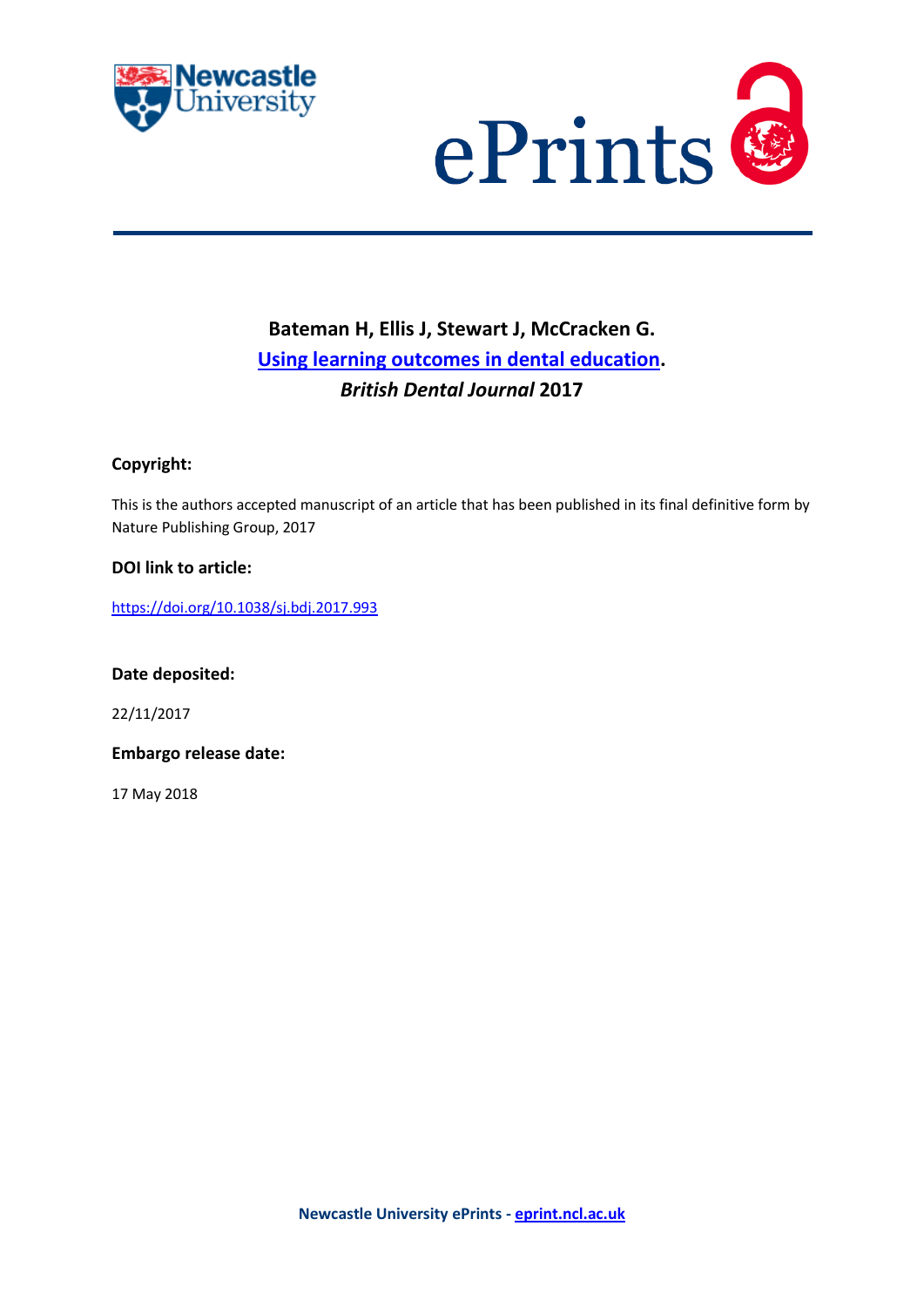# **Title:**

Using learning outcomes in dental education

# **Authors:**

Heidi Bateman<sup>1</sup> Clinical Trainer in Restorative Dentistry / Honorary Clinical Senior Lecturer

Janice Ellis<sup>1</sup> Professor of Dental Education / Honorary Consultant in Restorative Dentistry

Jane Stewart<sup>2</sup> Senior Lecturer and Associate Dean for Quality, Assurance and Enhancement

Giles McCracken<sup>1</sup> Clinical Senior Lecturer / Honorary Consultant in Restorative Dentistry

Affiliations:

<sup>1</sup> School of Dental Sciences, Newcastle University, UK

<sup>2</sup> School of Medical Education, Newcastle University, UK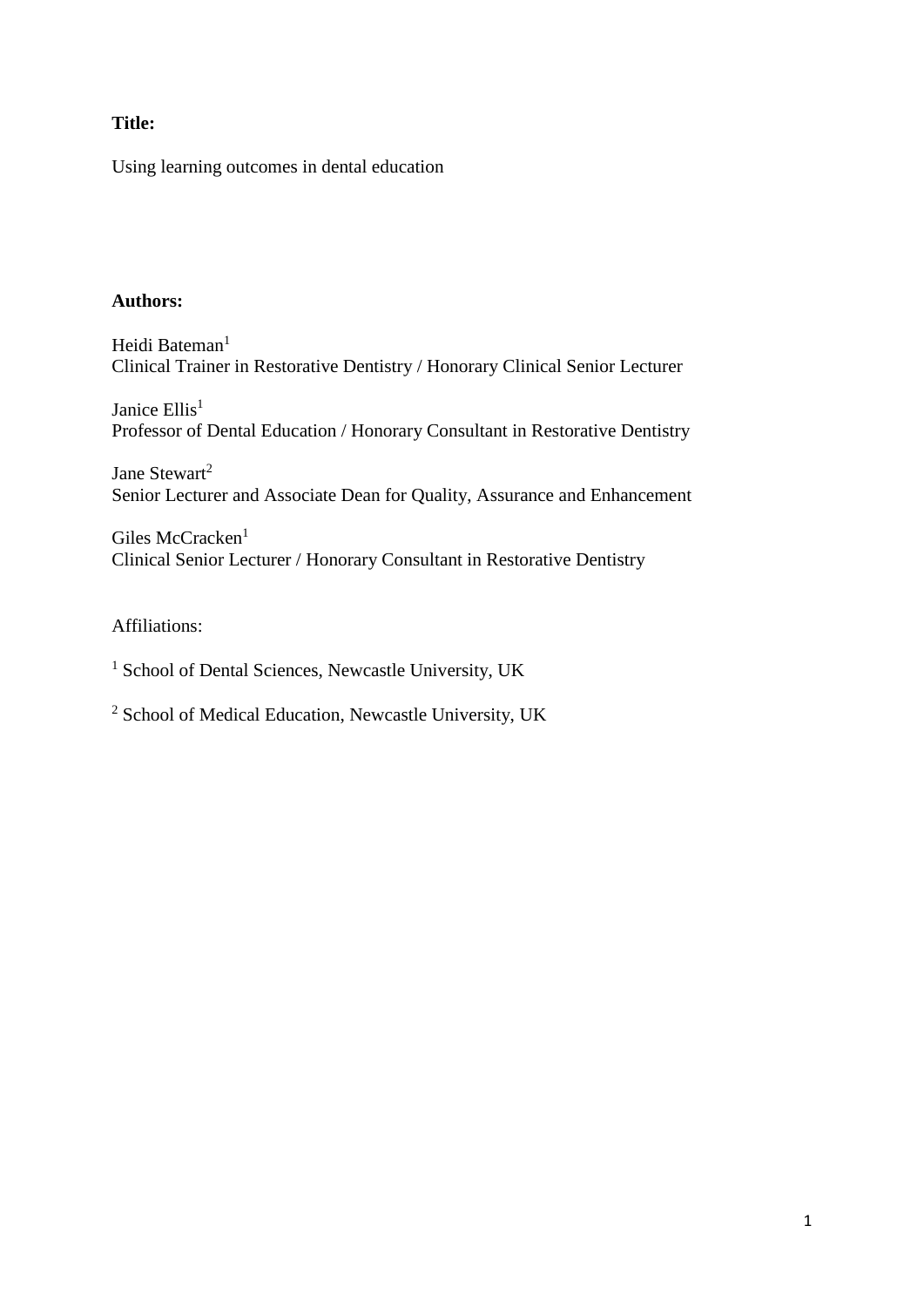#### **Abstract**

Explicitly stated learning outcomes are an expected, integral part of contemporary under- and postgraduate learning programmes in dentistry. Writing them, however, can be challenging and undertaken with a risk of not understanding what is meant by, and what well-constructed outcomes are meant to do. Written badly, learning outcomes will not help capture the goals of educational interventions or, perhaps worse, they end up as nothing more than a complex, frustrating hoop-jumping exercise in both their conception and utilisation. Underlying misconceptions of the purpose of learning outcomes or how to develop them are likely contributors to this situation. We would argue that if one understands the background, construct and intended purpose of learning outcomes we are more likely to write them so that they can actually be applied and therefore used effectively.

#### **Practice points**

- Learning outcomes are an integral part of many learning programmes in dentistry at all stages of the education continuum.
- They are challenging to construct and write correctly.
- There is benefit to both the learner and programme provider in understanding their purpose and how to construct an optimal learning outcome.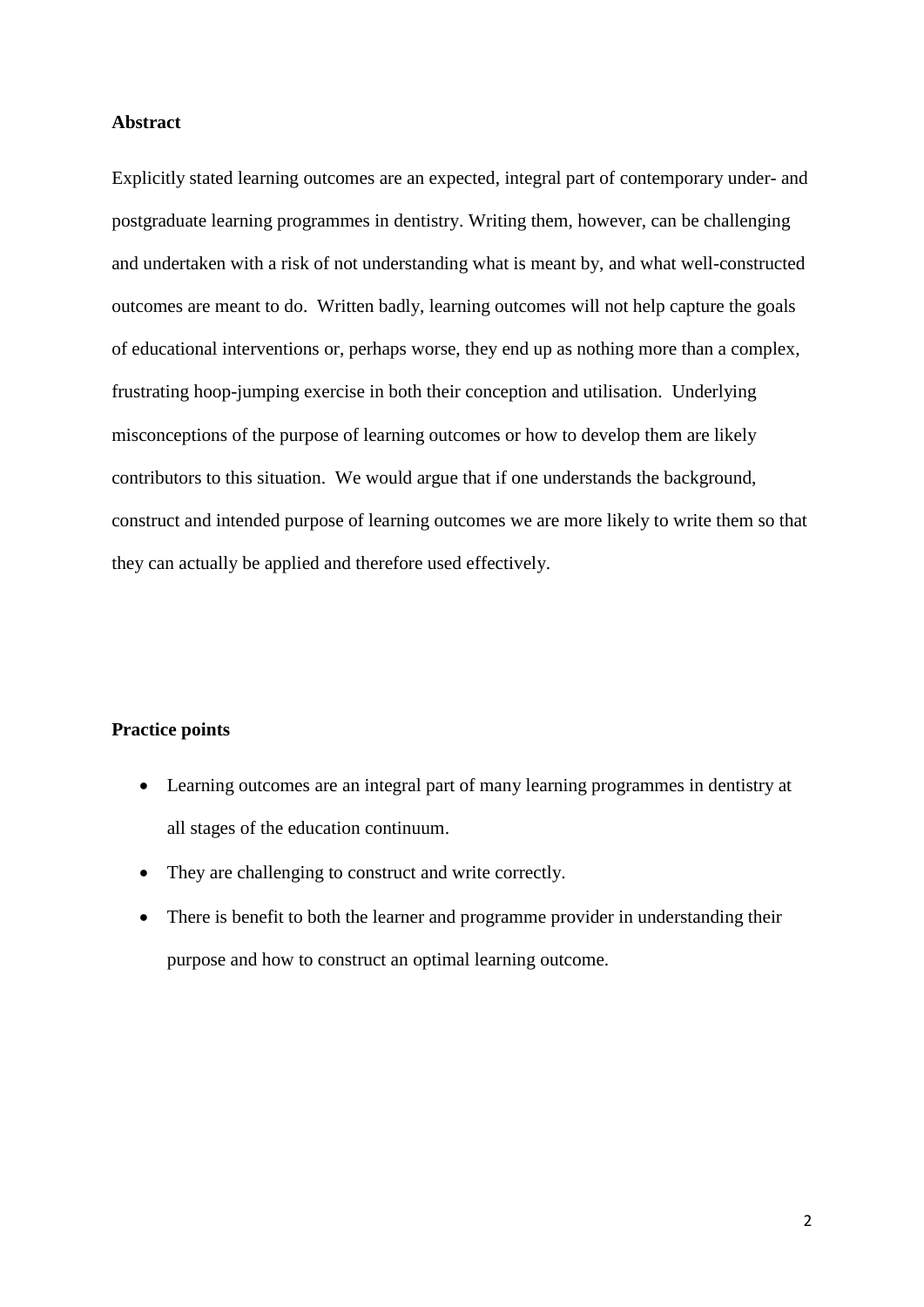#### **Using learning outcomes in dental education**

### **Introduction**

Learning outcomes have been prominent in the medical education literature for over twenty years.<sup>1</sup> Their role in Dentistry is also now widespread throughout the continuum of dental education and evident within regulatory documentation. Arguably there is considerable variety in terms of their quality and therefore their utility in the learning arena. We feel an improved understanding of the purpose of learning outcomes and strategies for their optimal development may change this situation. The aim of this paper is therefore to provide an overview of the function and structure of learning outcomes as they may be applied in dental education.

#### **Background**

Regulation in both Dentistry and Medicine is long standing but continues to develop. In particular, demonstration of on-going competence and continuing professional development have come to the fore with declarations of Continuing Professional Development (CPD), and in medicine, revalidation. In many professions, including dentistry, declaration of specific undergraduate and postgraduate curricula has also became more widespread and nationally adopted. In the United Kingdom, this has taken the form of the regulator, the General Dental Council (GDC), publishing documents which outline the standards and requirements for providers of accredited training programmes.<sup>2-4</sup> Documents for primary registration, maintenance of registration, and for speciality education refer to the programme assessment being appropriate to demonstrate attainment of the relevant learning outcomes to be monitored by the GDC.<sup>5, 6</sup>

3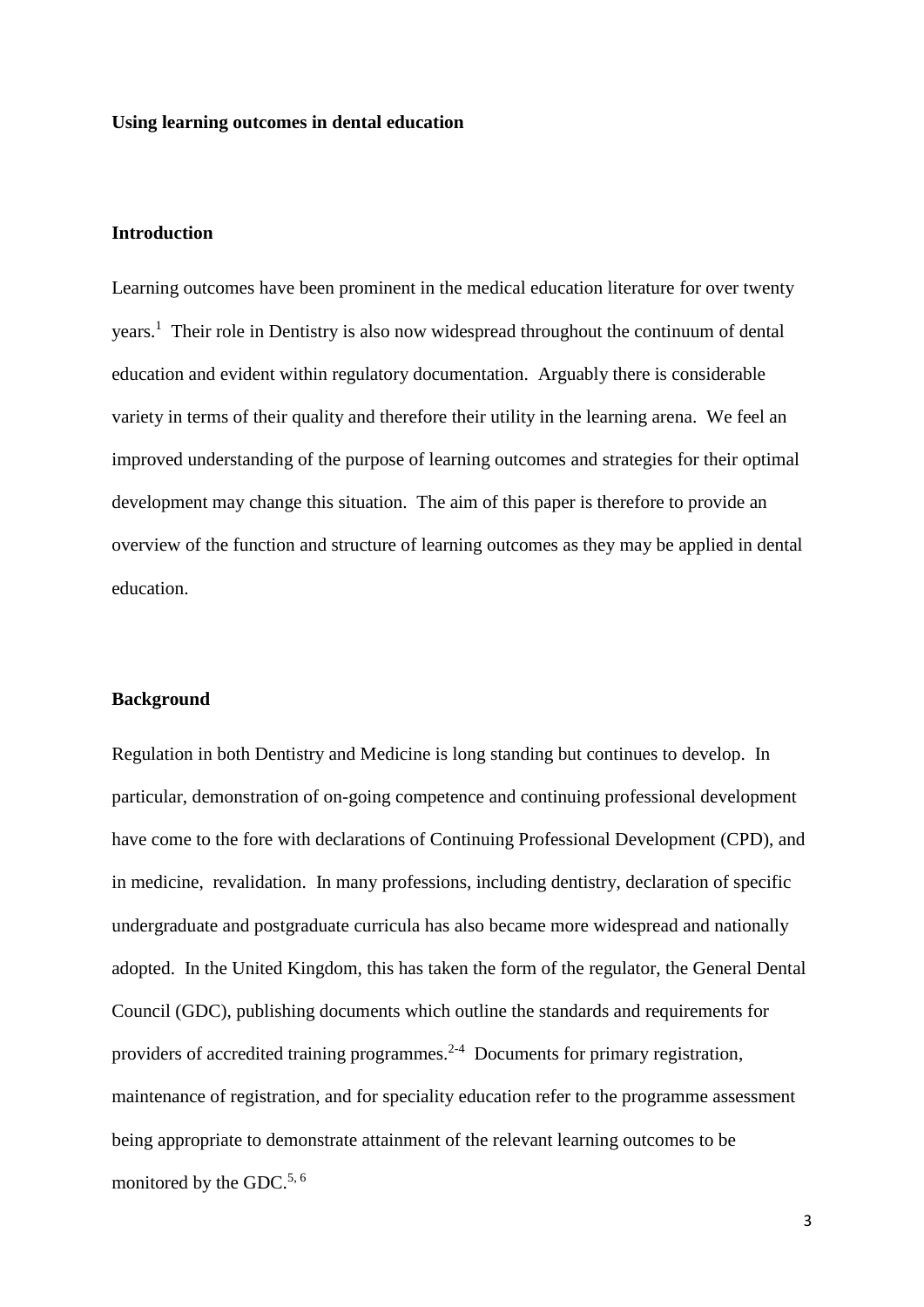#### **Who is using learning outcomes / what is driving their use?**

The use of learning outcomes in professional education has been adopted by multiple stakeholders for differing purposes and may reflect an increasing engagement with regulation, fiscal probity and public accountability. The move to outcome based education has evolved to a point where learning outcomes are very visible in policy documentation and integral to the design of a curricula as evidenced in learning and assessment strategy,  $7\degree$ . Regulatory bodies adopting this approach can now describe and audit key attainments within programmes. From a regulatory perspective, demonstration of attainment of learning outcomes offer a welcome assurance of quality. Ultimately this may result in alignment of curricula and a greater standardisation of the endpoint which results in a professional qualification, thus giving access to regulated clinical practice and despite programmes being delivered by a diverse group of education providers.

Today, undergraduate dental students have access to two main sets of learning outcomes; those developed and used within their own institution, and those published by the regulator. In addition to this, at a European level, competence documents have been produced for the new dental graduate.<sup>9</sup> In the UK, the GDC document Preparing for Practice<sup>2</sup> contains the outcomes which education providers must demonstrate attainment of to satisfy UK registration requirements for dental professionals. The general principle of a document produced by a national regulatory body, outlining the requirements of a new graduate entering the profession, is mirrored by regulatory boards in other countries.<sup>10, 11</sup>

Once qualified, all GDC registrants are required to undertake and record Continuing Professional Development (CPD) to maintain registration. In 'Continuing Professional Development for dental professionals<sup> $12$ </sup> the regulator outlines the requirements for verifiable CPD, this includes the need for course providers to have 'clear anticipated outcomes'. When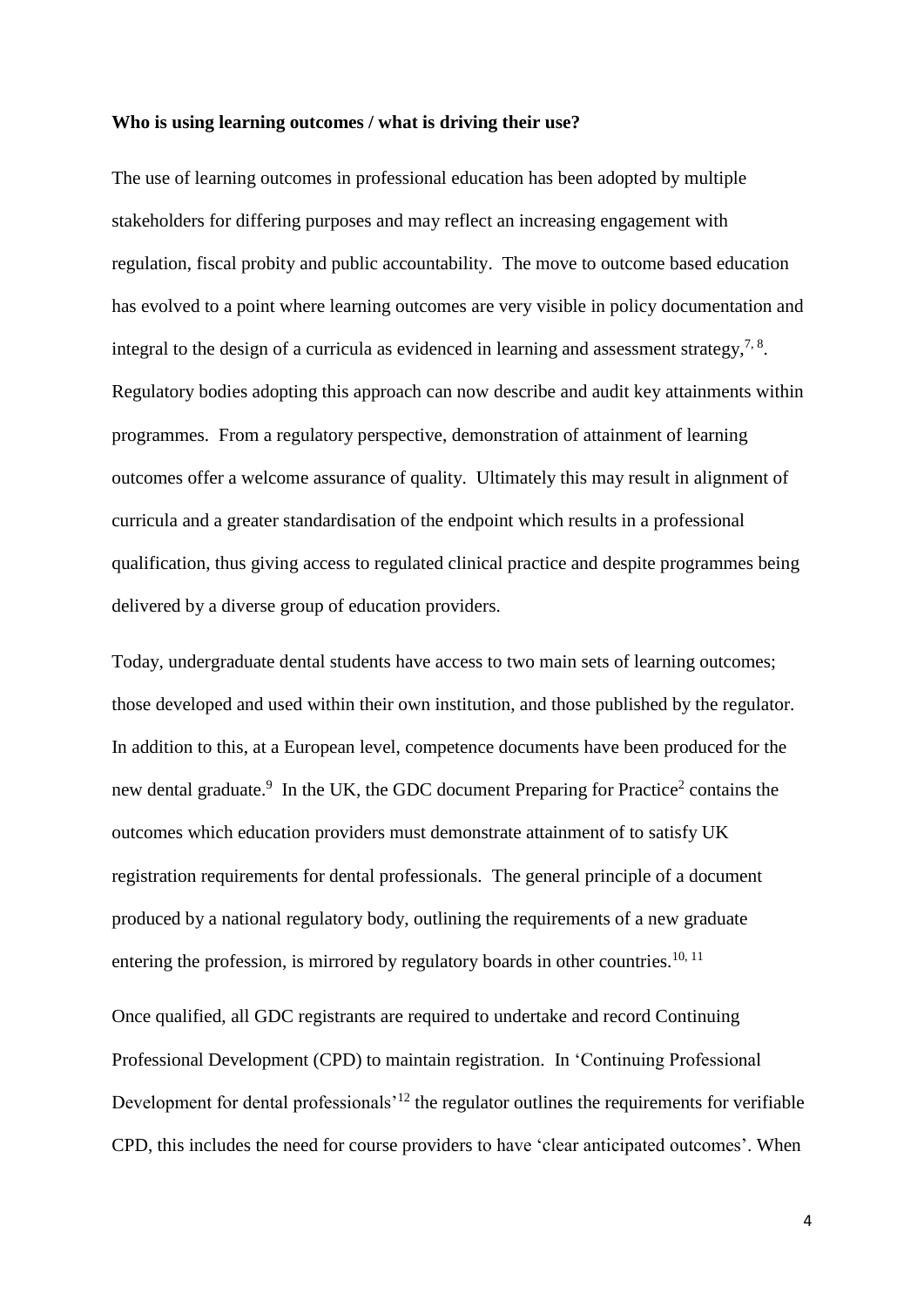determining the value of a particular course prior to enrolment, learners may review these outcomes to determine whether the course fulfils their needs. In addition, learning outcomes are used in course evaluation questionnaires to feed back to the provider that they have been achieved. We consider this process to encompass the participants' self-evaluation of their achievement of the stated outcomes.

Universities providing postgraduate courses in dental education will also publish their aims and learning outcomes to allow potential students to determine whether their future needs and aspirations will be addressed by a particular learning episode.

For specialty training, there are curricula which have been approved by the GDC for each of the specialist groups, e.g. Specialty Training Curriculum: Paediatric Dentistry and the Curriculum for Specialty Training In Restorative Dentistry.<sup>4, 13</sup> These can be found on the GDC website, $^{14}$  and are currently under review. The template on which these curricula are produced have outcomes which are recorded by knowledge, skills, attitudes and behaviours in key areas. With the GDC recently initiating this process of revision through the Special Advisory Committees of the Royal Colleges in all speciality curricula, the importance of optimising the outcomes they develop is both timely and critical.

With so much emphasis on learning outcomes it seems appropriate that as a profession we stop for a moment to understand what they are and how to write them.

#### **So what is a learning outcome?**

Within the realm of learning and teaching there is a range of differing terms used to express educational goals including aims, objectives, standards and outcomes. These terms all feature in dental education and are differentiated and explained in Table 1.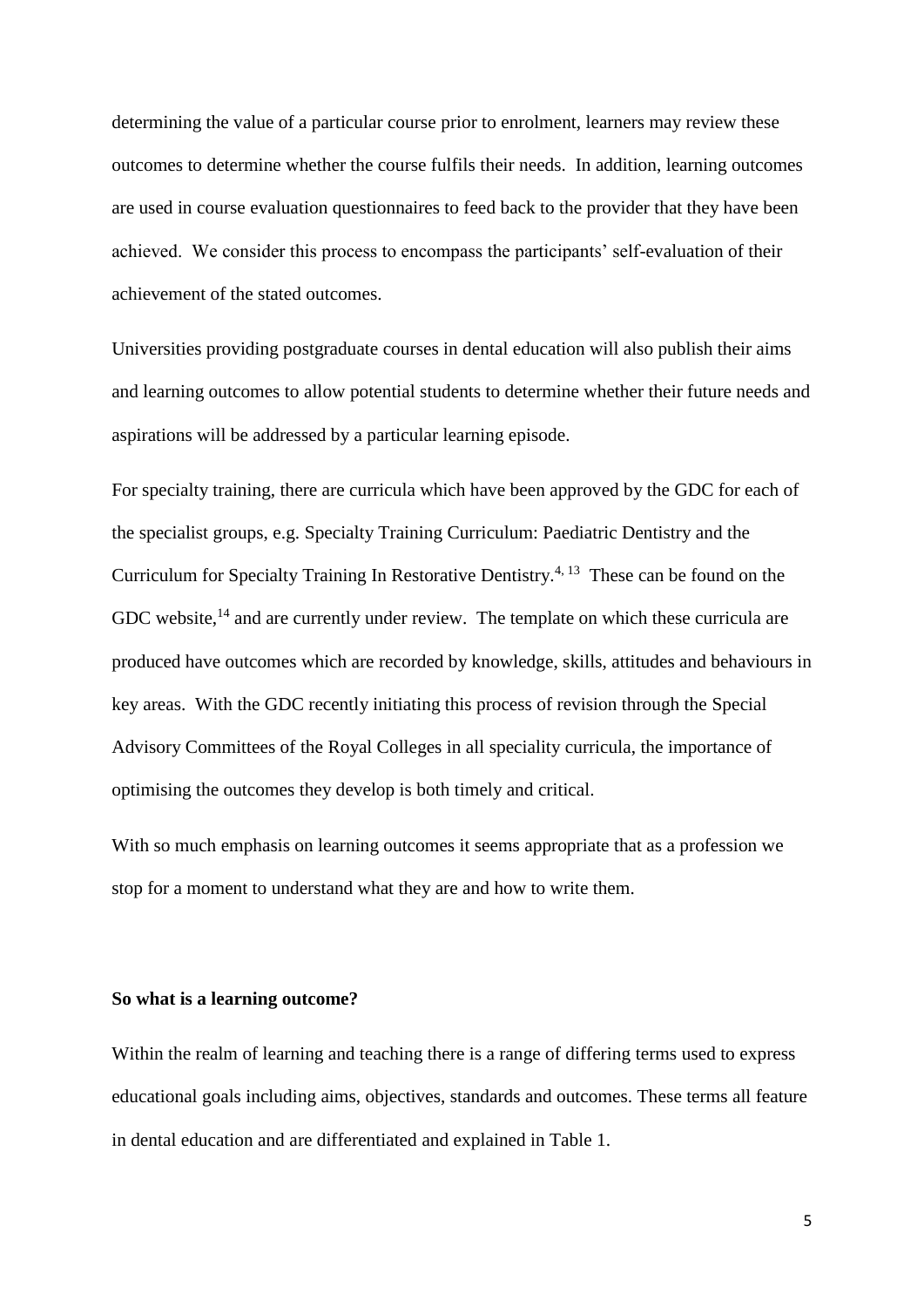To focus specifically on learning outcomes, these are statements outlining what an individual who has successfully completed a period of study will be able to do at the end of that programme. As an educational goal they are not aspirational (as an aim would be) but focuses on the 'bottom line' and consequently align with, and need to be seen to be achieved by assessment. They must be concise, applicable and accessible. When written well, they give clarity to the learner, to those developing and delivering a programme, and those scrutinising outputs.

#### **What underpins a 'good' learning outcome?**

There are multiple taxonomies which have been developed in relation to learning outcomes, including Bloom's taxonomy, Structure of Observed Learning Outcomes (SOLO), and Finks.<sup>15-18</sup> Of these, Bloom's taxonomy tends to be most widely used, probably because it is the most simplistic and easy to apply. Hierarchical taxonomies can be useful if a programme uses a scaffolding or spiral<sup>19</sup> approach to a curriculum with outcomes intended to assess declarative knowledge and expressed using active verbs. Whilst outcomes developed to express learning outputs within cognitive and psychomotor domain tend to be easier to express and have obvious methods for assessment, outcomes addressing the affective domain can pose greater challenges, especially when it comes to assessing attainment.

To have utility, outcomes must be practical descriptors and give those using them clarity and support when designing the learning episode as well as direction on how to assess. When an explicit statement of achievement is articulated the outcome becomes measurable and a tangible link to assessment outputs. Further, learning outcomes are not static and will require ongoing maintenance with review / re-evaluating them over time to consider whether they remain useful and fit for purpose (their validity).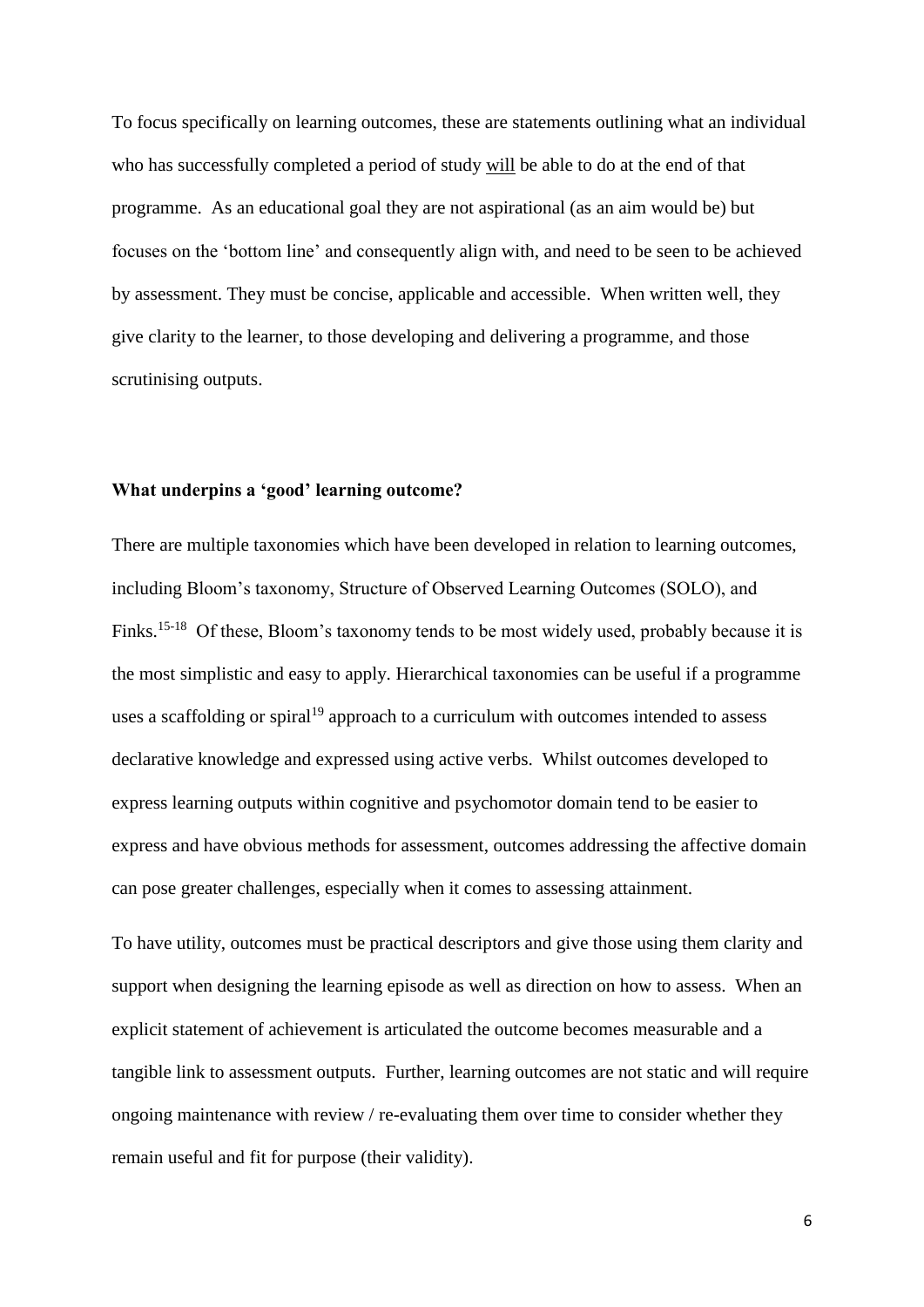#### **What is the purpose of a learning outcome?**

To understand the purpose of learning outcomes it is helpful to consider them from the perspective and function of various stakeholders; the learner, those involved with programme delivery, and those with roles in quality assurance.

#### *Role for the learner*

In terms of course selection and self-management during study, outcomes explicitly state what the learners need to achieve and should effectively signpost preparation for assessment.<sup>20</sup> In many supporting documents outcomes have a tendency to be 'grouped' by underlying themes of commonality. Different approaches have been adopted for these 'groupings', the GDC have grouped their 'Preparing for Practice' outcomes into 4 domains: clinical; communication; professionalism; leadership and management.<sup>2</sup> Others have grouped longitudinally by themes, i.e. caries, or included other themes of competences, i.e. critical thinking and health promotion.<sup>10, 11</sup>

#### *Role for programme development and delivery*

Learning outcomes direct the planning, design, delivery and assessment of a curriculum and there should be constructive alignment between learning opportunities, content, methods of teaching, assessment and the outcomes.<sup>1, 21, 22</sup> Outcomes give direction for learning and teaching, and whilst they can assist in developing appropriate delivery methods, less prescriptive outcomes are beneficial to avoid constraining those delivering learning to a specific mode of delivery. Outcomes should permit flexibility to adapt if warranted by individual learning styles, and allow scope for reflexive change at both the course and session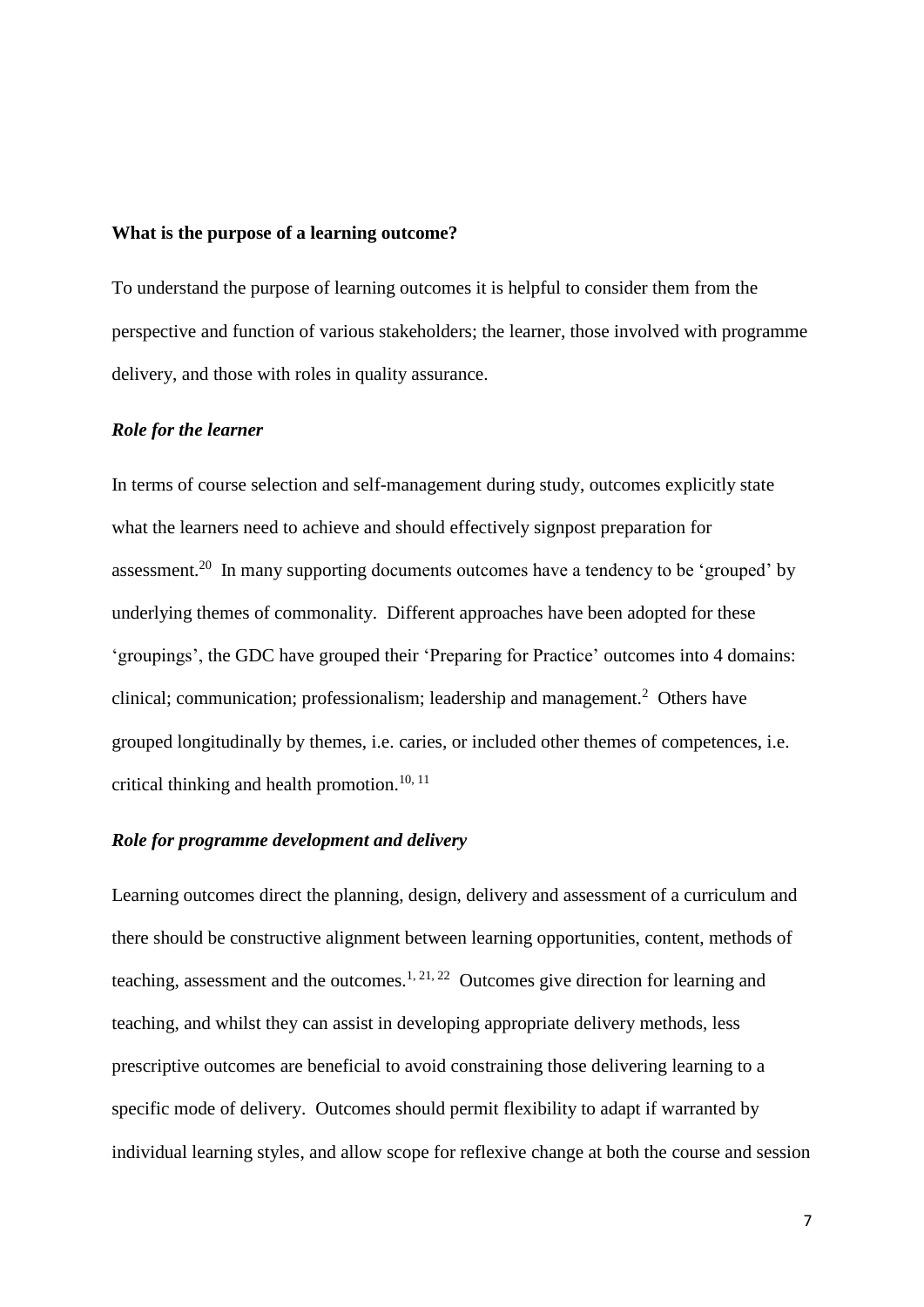level. Effectively, it is the destination which is the focus, without being too prescriptive about the means of travel (delivery of learning) to get there. Outcomes also suggest the most appropriate method for assessment in order to demonstrate attainment, i.e. can a particular outcome be assessed in a written format, or does the content of the outcome necessitate practical activity better suited to an OSCE or Case-Based Discussion format? Outcomes are also integral to the blueprinting process of assessment design.

#### *Role in quality assurance*

Another key area where they impact is in quality assurance processes, both in terms of internal quality assurance mechanisms and supporting external validation. The GDC's document 'Quality Assurance Process BDS' which applies to undergraduate education, states that '*The* Standards for Education *require that providers only allow students to be awarded a qualification if they demonstrate a set of learning outcomes, which have been defined by the*  GDC.....<sup>'.23</sup> Therefore the ability of a programme provider to map their programme of study to an external reference set of outcomes from the regulator is essential in the process of demonstrating attainment of nationally accepted requirements.

#### **Constructing learning outcomes**

Areas to consider when developing learning outcomes are outlined, with a worked example, in Figure 1. Aspects to address when developing outcomes are the: level of detail / scope, achievement level, and means of assessment.

#### *Level of detail / scope*

There is debate about the level of detail, or specificity a learning outcome should be written at, which would be influenced by the purpose that outcome was prepared for. Outcomes can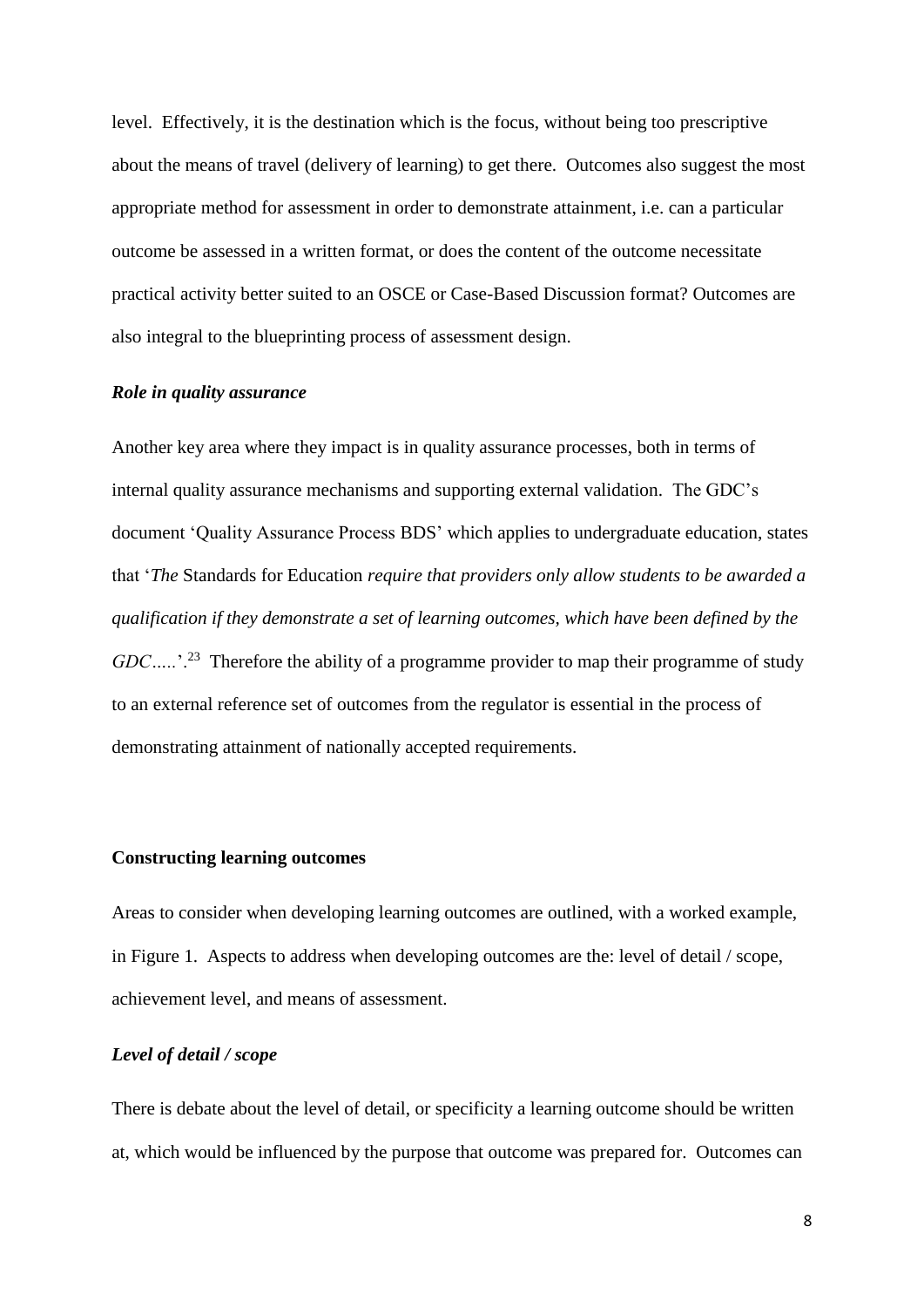be prepared at the programme level, the module/course level, or the individual session level. Different characteristics of each of these will affect utility: a very small number of (broad) outcomes can lead to insufficient detail for stakeholders, to the point that they become meaningless, (mis)interpreted or partially achieved. Being too broad results in outcomes which are difficult, if not impossible, to fully assess in one episode. Partially assessing outcomes then leads to challenges of quality assurance and may mean some component elements of an outcome are regularly assessed, others superficially or not at all. Examples of broad, poorly conceptualised outcomes which prove challenging in terms of assessment are:

• To be able to manage a dental practice.

Conversely, if outcomes are written very specifically and focus on small elements of the whole, a lot of outcomes are required to cover the area to be addressed. This can be challenging in terms of keeping the number of outcomes manageable and contemporaneous, and also in maintaining acquisition or assessing competence of these outcomes.<sup>24</sup>

To be able to deliver local analgesia to an upper left lateral incisor.

Pitching outcomes fittingly for the intended audience, by developing outcomes with appropriate scope, gives learners a clear indication of how to measure their current performance and provides direction for further study which may be needed. Maintaining an achievable quantity and range of content in an outcome additionally reduces ambiguity for those mapping to attainment. Examples of this are below:

#### '*By the end of this course you should be able to:*

*plan, critique and safely deliver advanced restorations to patients within a supervised clinical environment and justify your methods and strategy by using relevant clinical and research data*.'

*'Formulate an Index of Orthodontic Treatment Need (IOTN) following an orthodontic assessment.'*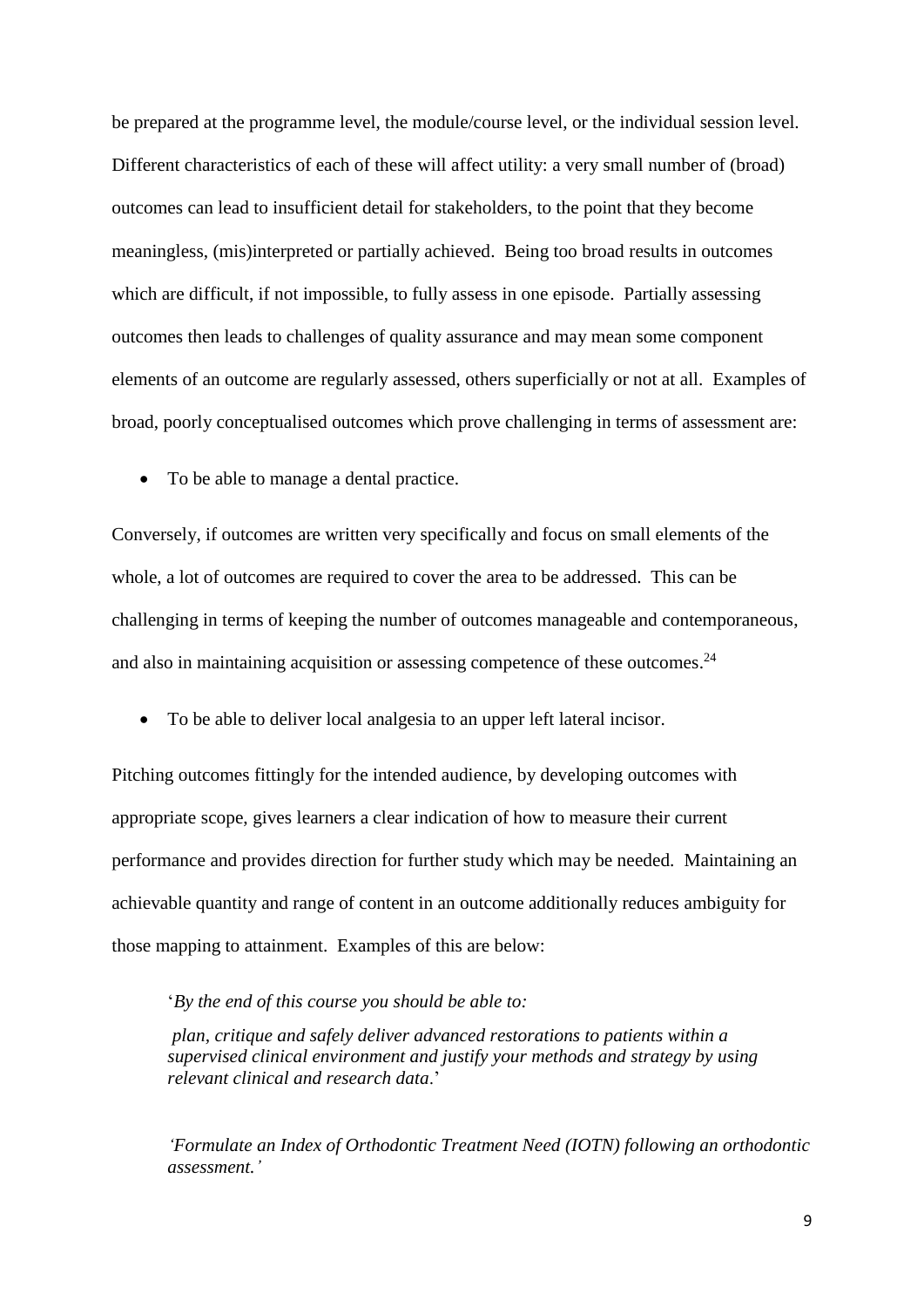#### *Appropriate for the level of achievement required*

An outcome must be appropriate for the level of learner it is aimed at. A pre-clinical dental student learning their first clinical skills may benefit from having outcomes at a session level which could include elements like '*assemble a matrix band correctly*', whereas students further through the programme would not expect a skill to be so tightly 'compartmentalised' and therefore '*manage and appropriately restore a carious lesion*' would be more appropriate. However, even this is arguably too detailed for an end of programme outcome. Therefore tailoring outcomes appropriately makes them purposeful, failure to do this means they will be disregarded by those for whom they are intended and they risk becoming counterproductive – present on paper, but not fulfilling their purpose or the needs of the learner.

#### *Means of assessment*

There is questionable purpose in setting an outcome which either cannot be assessed, or for which there is currently no assessment tool available. This point is especially valid if a parallel criterion is that tangible demonstration of attainment of the outcome is required.

When designing assessment, reliability, validity, feasibility and acceptability are paramount criteria to apply. In addition, there should be an element of driving future learning. Examples of learning outcome providing guidance on how a quantifiable approach of demonstrating achievement / attainment of a skill, knowledge or behaviour are:

1.1.9 '*Describe the properties of relevant medicines and therapeutic agents and discuss their application to patient management'<sup>2</sup>* 6.4 '*Maintain and protect patients' information'<sup>2</sup>*

In these examples you can imagine how an assessment would be designed to explore and demonstrate attainment of this outcome. In the first, this could be in the form of a written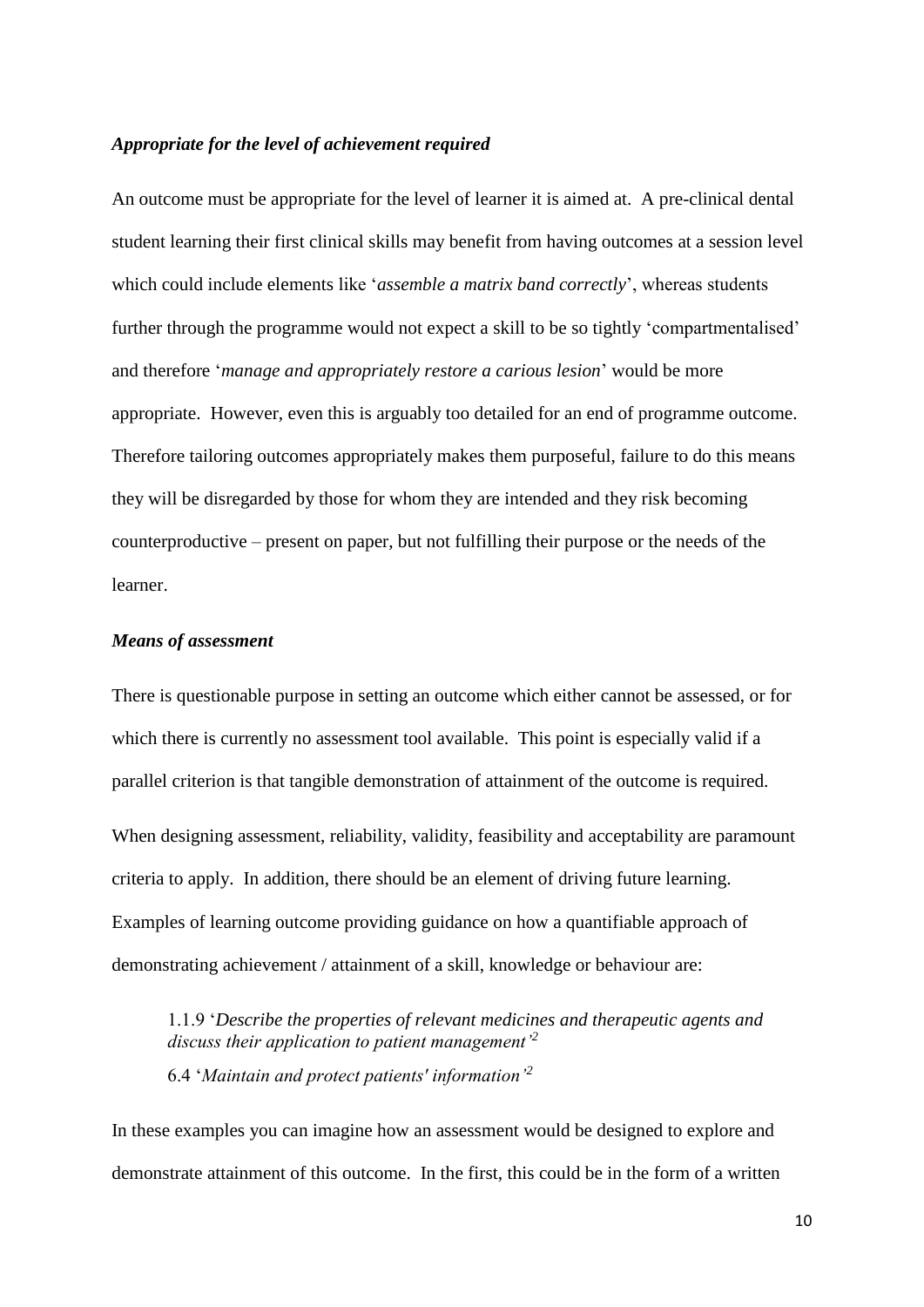essay, in the second, by a practical record keeping task and demonstration of information governance knowledge and application.

#### **What goes wrong with learning outcomes?**

Recognising there may be subjectivity in writing outcomes is important, this includes consideration of the agenda of those drafting the outcomes and their insight into the learning episode or programme. Challenges with learning outcomes do arise when they are given a higher status than they 'deserve', or when they are, or are perceived to be, prescriptive and inhibit initiative and within reason wider interpretation. Having outcomes is one step in structuring learning, but are they 'workable' and then actually 'worked to' are key questions to consider.

It cannot be ignored that many of the attributes desired in a dental professional are difficult to describe and/or quantify. This raises questions of whether learning outcomes are the most appropriate mechanism in this part of the development arena. Certain decision making and affective qualities, including the so-called 'soft' skills which are of paramount importance to the dental profession, may need alternate methods of articulating desired or required standards of achievement. This may be addressed by concepts such as assessment of competence through Entrustable Professional Activities<sup>25</sup> or the application of professional standards as published by a regulator. In the context of this commentary on learning outcomes, if outcomes are considered to be appropriate, then those preparing them need to ensure they are optimally constructed.

For these reasons, involvement in and engagement with learning outcome development needs to be widely considered and reflected upon. Engagement between regulators, programme directors and learners has the potential to enhance their application and thereby ultimately

11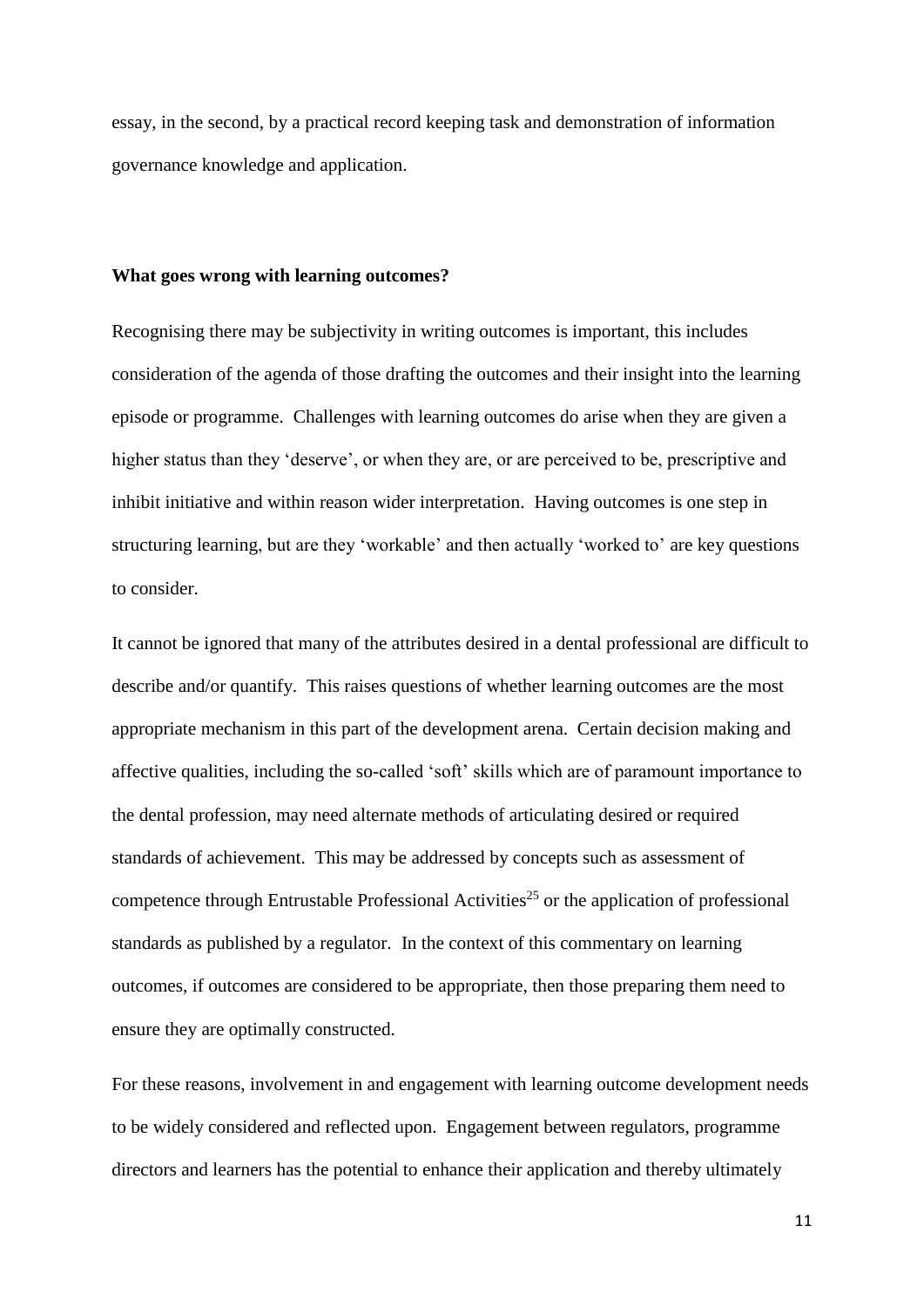achieve a result beneficial to all stakeholders. Those developing outcomes and designing curricula need to ensure that the delivery and the assessment structure is aligned to the same outcomes and understanding of purpose and application is paramount if outcomes are to optimally fulfil their potential.

# **Conclusion**

Learning outcomes are widely applied to many elements of educational activity in general and in dentistry. When well designed and constructed, they have the ability to aid the learner, those delivering programmes and have a fundamental role in aspects of quality assurance. Arguably the quality of these outcomes will affect their utility, so raising awareness of factors to consider when constructing outcomes is profoundly beneficial. Tangible outcomes, with sufficient specificity to permit fair and reliable assessment which clearly demonstrates attainment of the outcome are required if we are to be truly convinced that this is the correct way to develop and learn.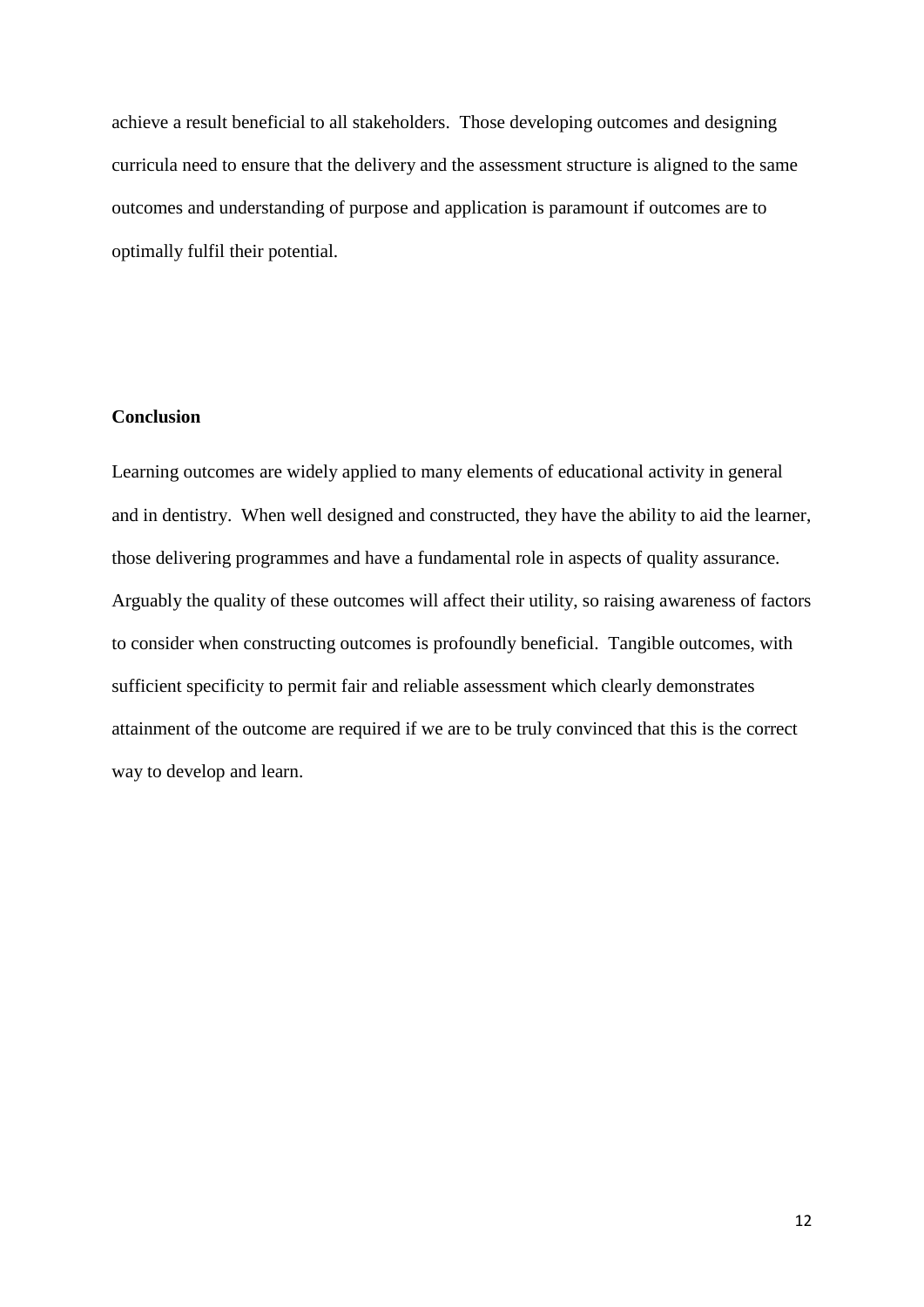|                  | <b>Description</b>                                                                                                           | <b>Example</b>                                                                                                                                                                                                                                         |
|------------------|------------------------------------------------------------------------------------------------------------------------------|--------------------------------------------------------------------------------------------------------------------------------------------------------------------------------------------------------------------------------------------------------|
| Aim              | An aspirational statement of general education intent                                                                        | To develop sufficient familiarity with available treatment options in order<br>to discuss with patients and make appropriate choices (if necessary in<br>conjunction with other specialists) to formulate an overall integrated plan<br>of management* |
| <b>Objective</b> | direction. A series of objectives will follow an aim<br>with the purpose of providing detail                                 | The intended educational purpose from the To gain theoretical and practical experience in laboratory procedures<br>perspective of the educator, outlines delivery and relevant to the provision of veneers, crowns and bridges                         |
| <b>Outcome</b>   | Focussed on the endpoint of study, stating explicitly<br>what the participant will be able to do on successful<br>completion | Appraise dental, periodontal, endodontic and aesthetic variables and<br>apply relevant knowledge of dental materials science to prescribing<br>advanced restorations                                                                                   |
| <b>Standard</b>  | A principle or approach which should be applied to<br>all activities undertaken                                              | Be honest and act with integrity**<br>Put patients' interests before your own or those of any colleague, business<br>or organisation**                                                                                                                 |

Table 1. Learning terminology used within dental education with a description and an example.

\*Adapted from <sup>3</sup> and \*\*taken from <sup>26</sup>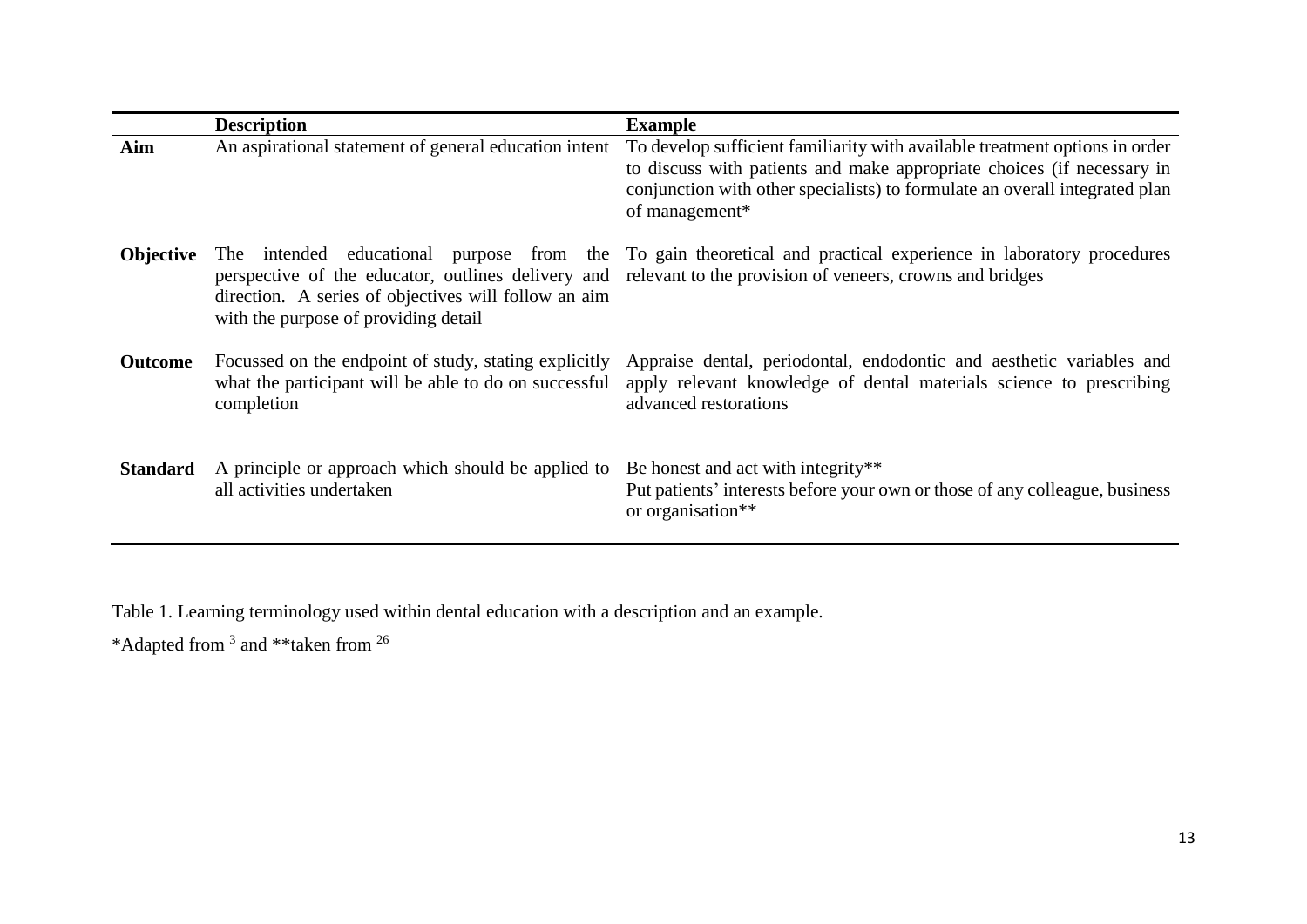

Figure 1. Suggested key stages in developing a learning outcome aligned to a worked example.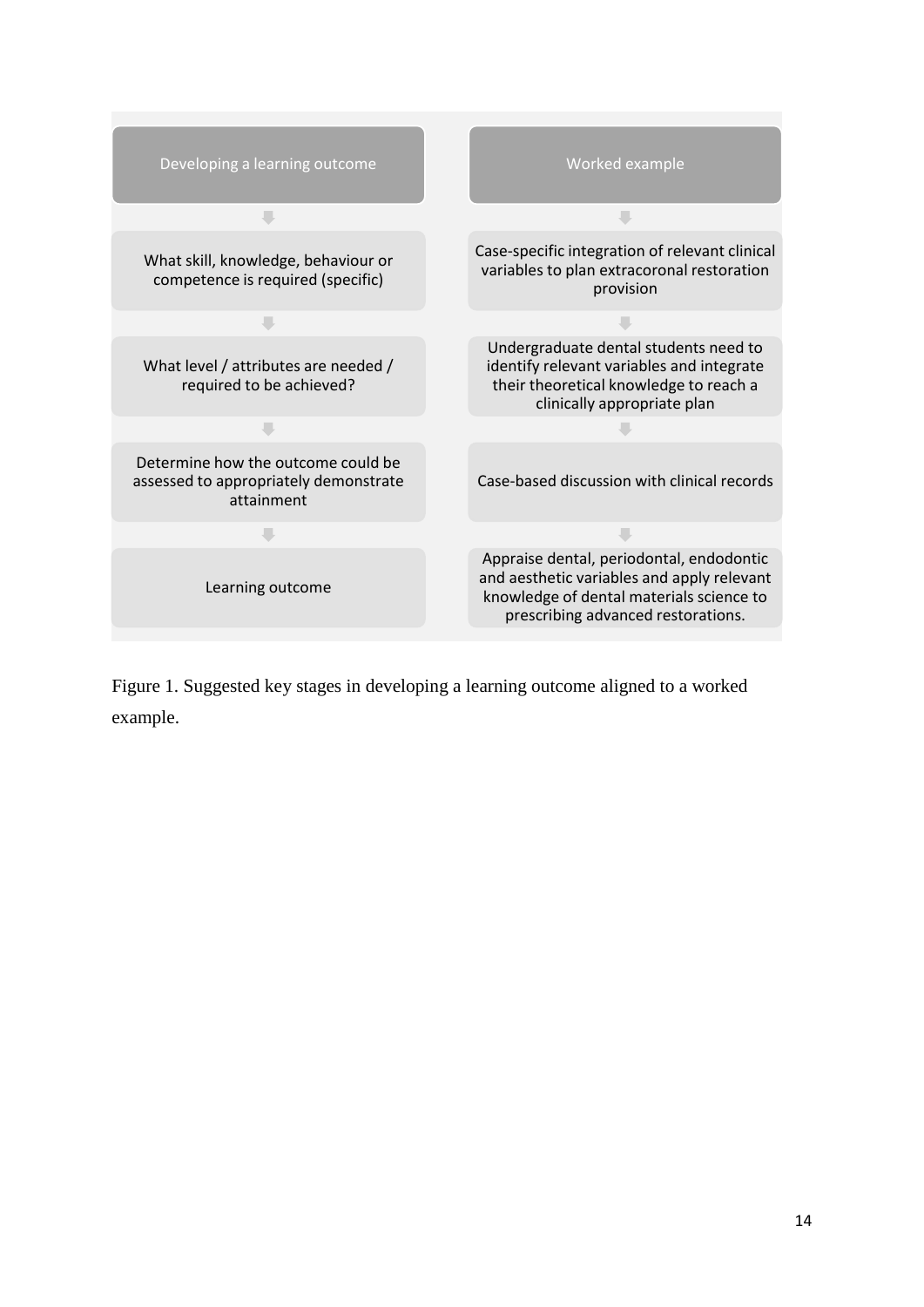# **References**

1. Spady WG, Marshall KJ. Beyond traditional outcome-based education. *Educational Leadership*. 1991;49(2):67-72.

2. General Dental Council. Preparing for Practice: Dental team learning outcomes for registration (2015 revised edition). London: GDC, 2015 [Available from: [https://www.gdc](https://www.gdc-uk.org/professionals/education)[uk.org/professionals/education\]](https://www.gdc-uk.org/professionals/education)

3. Specialist Advisory Committee (SAC) in Restorative Dentistry. Curriculum for specialist training in prosthodontics. 2010. [Available from

[https://www.iscp.ac.uk/static/public/syllabus/syllabus\\_pros\\_2011.pdf\]](https://www.iscp.ac.uk/static/public/syllabus/syllabus_pros_2011.pdf)

4. Specialty Advisory Committee for Paediatric Dentistry. Specialty Training Curriculum: Paediatric Dentistry 2009. [Available from [https://www.gdc-uk.org/api/files/PaediatricDentistry.pdf\]](https://www.gdc-uk.org/api/files/PaediatricDentistry.pdf)

5. General Dental Council. Standards for Education: Standards and requirements for providers. London: General Dental Council, 2015 [Available from[: https://gdc-uk.org/professionals/education\]](https://gdc-uk.org/professionals/education)

6. General Dental Council. Standards for Specialty Education: Standards and requirements for providers. London: General Dental Council, 2015 [Available from: [https://gdc-](https://gdc-uk.org/professionals/specialist-lists)

[uk.org/professionals/specialist-lists\]](https://gdc-uk.org/professionals/specialist-lists)

7. Manogue M, Brown G. Managing the curriculum – for a change. *Eur J Dent Educ*. 2007;11:75- 86.

8. Harden RM. Developments in outcome-based education. *Med Teach*. 2002;24(2):117-120.

9. Cowpe J, Plasschaert A, Harzer W, Vinkka-Puhakka H, Walmsley AD. Profile and competences for the graduating European dentist – update 2009. *Eur J Dent Educ*. 2010;14(4):193-202.

10. ADEA. ADEA Competencies for the New General Dentist: (As approved by the 2008 ADEA House of Delegates). *J Dent Educ*. 2013;77(7):899-902.

11. Australian Dental Council. Professional Competencies of the Newly Qualified Dentist. Melbourne Victoria, Australia 2016 [Available from:

[http://www.adc.org.au/documents/Professional%20Competencies%20of%20the%20Newly%20Quali](http://www.adc.org.au/documents/Professional%20Competencies%20of%20the%20Newly%20Qualified%20Dentist%20-%20February%202016.pdf) [fied%20Dentist%20-%20February%202016.pdf\]](http://www.adc.org.au/documents/Professional%20Competencies%20of%20the%20Newly%20Qualified%20Dentist%20-%20February%202016.pdf)

12. General Dental Council. Continuing Professional Development for Dental Professionals London: General Dental Council; [Available from[: https://gdc-uk.org/professionals/cpd](https://gdc-uk.org/professionals/cpd) (accessed June 2017).

13. Specialist Advisory Committee (SAC) in Restorative Dentistry. Curriculum for Specialty Training In Restorative Dentistry 2009 [Available from:

[https://www.iscp.ac.uk/static/public/syllabus/syllabus\\_rs\\_2011.pdf](https://www.iscp.ac.uk/static/public/syllabus/syllabus_rs_2011.pdf) (accessed 18/02/17).

14. General Dental Council. Specialist Lists [Available from[: https://gdc-](https://gdc-uk.org/professionals/specialist-lists)

[uk.org/professionals/specialist-lists](https://gdc-uk.org/professionals/specialist-lists) (accessed June 2017).

15. Fink LD. *Creating significant learning experiences: An integrated approach to designing college courses*. San Francisco: Jossey-Bass, 2003.

16. Bloom BS. *Taxonomy of educational objectives, the classification of educational goals - Handbook 1: cognitive domain*. New York: McKay, 1956.

17. Krathwohl DR, Bloom BS, Masia BB. *Taxonomy of Educational Objectives, the classification of educational goals– Handbook II: Affective Domain.* New York: McKay, 1964.

18. Biggs JB, Collis KF. *Evaluating the Quality of Learning: The SOLO Taxonomy*. New York: Academic Press, 1982.

19. Harden RM, Stamper N. What is a spiral curriculum? *Med Teach*. 1999;21(2):141-143.

20. Bateman HL, Ellis JS, Thomason JM. Virtual courses: enhancing a curriculum. *Eur J Dent Educ*. 2017;21:17-21.

21. Harden RM, Crosby JR, Davis MH. AMEE Guide No. 14: Outcome-based education: Part 1-An introduction to outcome-based education. *Med Teach*. 1999;21(1):7-14.